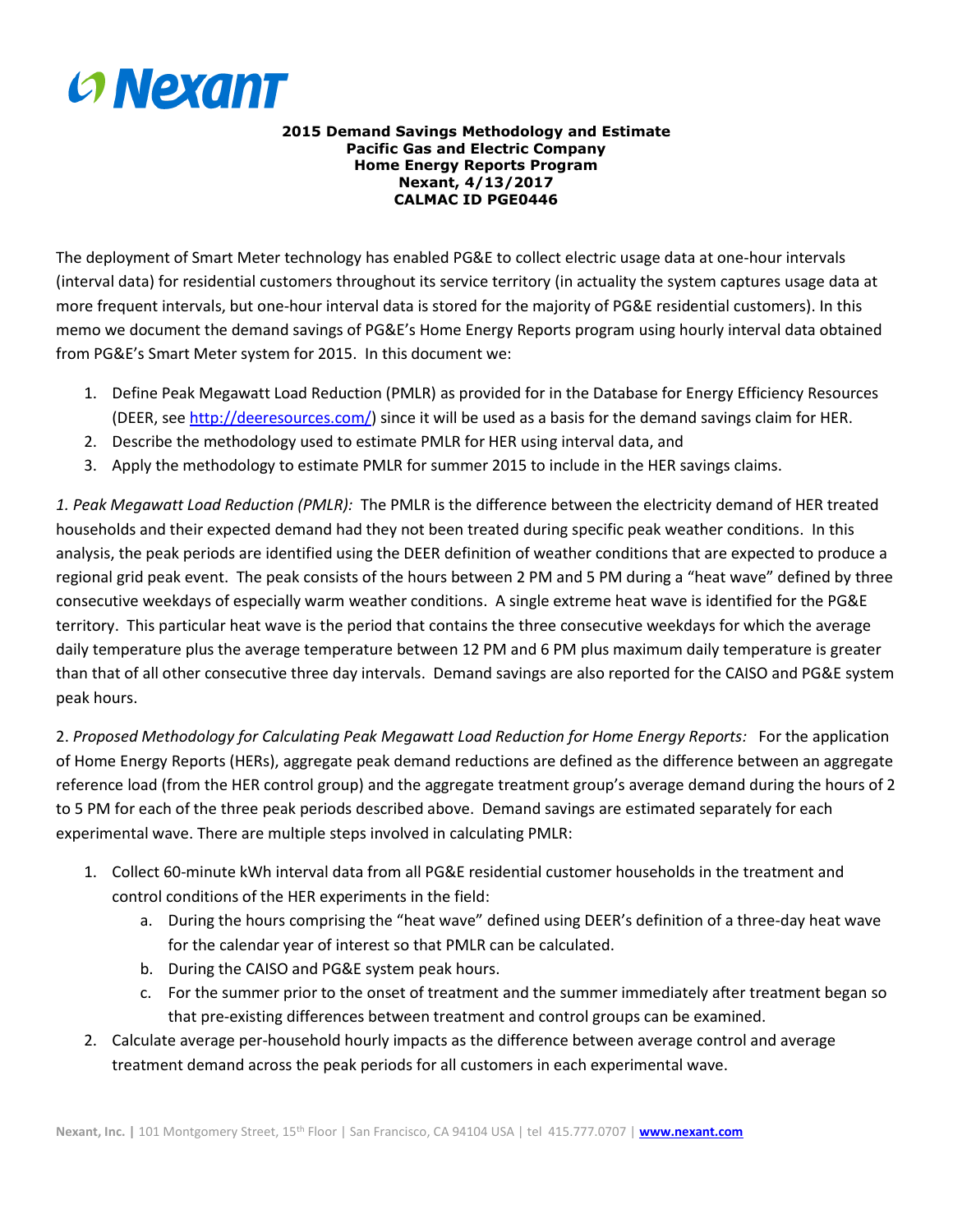# **Convexant**

3. Report the aggregate kW impact contained in the "heat wave" date range and CAISO and PG&E system peak hours.

3. *Calculation of Peak Megawatt Load Reduction for 2015:* Using DEER's definition of a three-day heat wave, peak periods in 2015 were estimated for PG&E's territory using weather data provided by PG&E. This weather data consists of hourly temperature values for each weather station within PG&E's territory. There are many weather stations within the territory, so a weighted average of weather station temperatures was used to estimate hourly temperatures at the territory level. The weights used in this calculation are the number of residential PG&E customers residing in each weather station's area.

According to DEER, three-day peak periods must be non-holiday weekdays falling between June 1 and September 30. The heat waves have the highest value for average temperature over three consecutive weekdays days plus the average temperature from noon to 6 PM over the three days plus the peak temperature over the three days. Further details of DEER's definition can be found here*:* 

[http://www.cpuc.ca.gov/uploadedFiles/CPUC\\_Public\\_Website/Content/Utilities\\_and\\_Industries/Energy\\_-](http://www.cpuc.ca.gov/uploadedFiles/CPUC_Public_Website/Content/Utilities_and_Industries/Energy_-_Electricity_and_Natural_Gas/EEPolicyManualV5forPDF.pdf) [\\_Electricity\\_and\\_Natural\\_Gas/EEPolicyManualV5forPDF.pdf](http://www.cpuc.ca.gov/uploadedFiles/CPUC_Public_Website/Content/Utilities_and_Industries/Energy_-_Electricity_and_Natural_Gas/EEPolicyManualV5forPDF.pdf) . Using this process, a three-day heat wave was determined for the PG&E territory. While residential customers experience multiple heat waves throughout the summer, there can only be one maximum heat wave. The goal is to estimate the heat wave that had the largest impact on the system as a whole. Using the foregoing definition of the DEER heatwave, the period from Tuesday, September 8 through Thursday, September 10, 2015 was identified as the peak heat wave in 2015.

To calculate peak demand savings, 60-minute interval data were collected for each treatment and control customer within each of the eleven HER experimental waves in field in summer, 2015. Note that Wave Two consists of two separate experiments with unique control groups since customers in PG&E Service Territory Area 7 (known as North Coast and comprised of Humboldt, Mendocino, and Lake Counties, as well as most of Sonoma County, and portions of Marin County) were added to the Wave Two Experiment relatively late in the launch process. The Gamma Wave and Wave One have separate treatment and control groups that consist of all-electric customers.

Average electric demand from 2 to 5 PM was calculated separately for the treatment and control customers in each experimental wave. Average per household demand reduction was estimated as the difference between average control and treatment usage across these hours. These values are shown for the peak heat wave period, September 8 through September 10, in Table 1 below. Customers experienced temperatures of about 96 degrees Fahrenheit during the period. The aggregate peak MW load reduction for this period was 36.37 MW, which is significantly greater than the peak reduction in 2014 of 21 MW. This is in part due to the addition of Wave 5 but could also be due to the maturation of Wave 4.

Customers in the Beta wave provided the greatest reductions: 0.05 kW per customer, on average. This is not surprising, as the Beta wave has been in the field for the longest period of time and includes larger energy users. The Gamma waves and Wave One did not achieve statistically significant savings, but the peak demand savings are significant as a whole.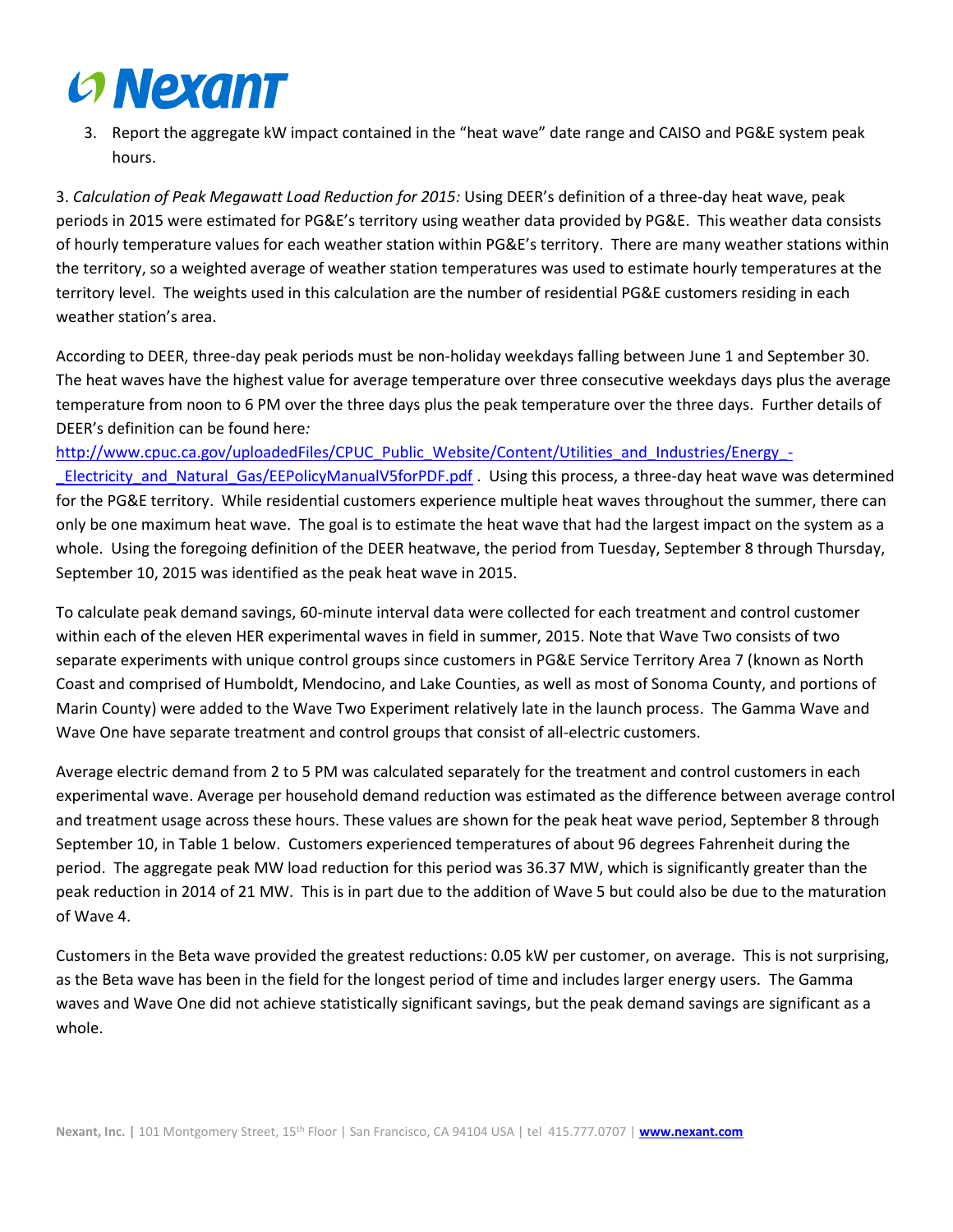

| <b>Wave</b>              | <b>Number of</b><br><b>Control</b><br><b>Residences</b> | <b>Number of</b><br><b>Treated</b><br><b>Residences</b> | <b>Control</b><br><b>Load</b><br>(kW) | Treatment<br>Load (Kw) | <b>Impact</b><br>(kW) | <b>Aggregate</b><br><b>Impact</b><br>(MW) | 95% Confidence<br>Interval (kW) |      | <b>Percent</b><br><b>Impact</b> | <b>Temperature</b><br>(F) |  |
|--------------------------|---------------------------------------------------------|---------------------------------------------------------|---------------------------------------|------------------------|-----------------------|-------------------------------------------|---------------------------------|------|---------------------------------|---------------------------|--|
| <b>BETA</b>              | 43,340                                                  | 43,222                                                  | 2.56                                  | 2.51                   | 0.05                  | 2.1                                       | 0.9                             | 3.3  | 1.9%                            | 98                        |  |
| <b>GAMMA</b>             | 50,579                                                  | 50,557                                                  | 1.69                                  | 1.67                   | 0.02                  | 0.8                                       | $-0.1$                          | 1.8  | 1.0%                            | 98                        |  |
| <b>GAMMA ELEC</b>        | 25,363                                                  | 25,436                                                  | 1.41                                  | 1.39                   | 0.02                  | 0.4                                       | $-0.2$                          | 1.0  | 1.1%                            | 98                        |  |
| <b>GAMMA REDUCED</b>     | 50,579                                                  | 50,327                                                  | 1.69                                  | 1.67                   | 0.01                  | 0.6                                       | $-0.4$                          | 1.5  | 0.7%                            | 98                        |  |
| WAVE 1                   | 65,492                                                  | 261,602                                                 | 1.62                                  | 1.58                   | 0.04                  | 9.4                                       | 6.2                             | 12.7 | 2.2%                            | 96                        |  |
| <b>WAVE 1 ELEC</b>       | 5,959                                                   | 23,809                                                  | 1.90                                  | 1.89                   | 0.02                  | 0.5                                       | $-0.6$                          | 1.5  | 1.0%                            | 98                        |  |
| <b>WAVE 2 AREA 7</b>     | 37,981                                                  | 60,865                                                  | 1.13                                  | 1.10                   | 0.03                  | 1.7                                       | 0.7<br>2.6                      |      | 2.4%                            | 97                        |  |
| <b>WAVE 2 NOT AREA 7</b> | 37,268                                                  | 238,323                                                 | 1.42                                  | 1.38                   | 0.04                  | 9.2                                       | 5.6                             | 12.8 |                                 | 94                        |  |
| WAVE 3                   | 55,661                                                  | 167,182                                                 | 1.39                                  | 1.38                   | 0.02                  | 2.8                                       | 0.6                             | 5.1  | 1.2%                            | 95                        |  |
| WAVE 4                   | 56,118                                                  | 149,727                                                 | 1.32                                  | 1.31                   | 0.01                  | 2.0                                       | 0.1                             | 4.0  | 1.0%                            | 95                        |  |
| WAVE 5                   | 41,776                                                  | 174,913                                                 | 2.31                                  | 2.27                   | 0.04                  | 6.8                                       | 3.7                             | 10.0 | 1.7%                            | 99                        |  |
| Average/Total            | 470,116                                                 | 1,245,963                                               | 1.63                                  | 1.60                   | 0.03                  | 36.4                                      | 29.4                            | 43.4 | 1.8%                            | 96                        |  |

### **Table 1: Peak Heat Wave Demand Reductions by Experimental Wave**

PG&E offers a variety of energy efficiency programs through which customers can receive rebates directly from PG&E for purchasing energy efficient equipment, such as installing a variable speed pool pump or purchasing a highly efficient refrigerator. Through a separate savings claim process, PG&E receives credit for the savings achieved through those programs. To estimate the overlap with these savings, kW savings for all measures installed under downstream PG&E programs were identified for both treatment and control group members using data contained in PG&E's MDSS system. The double counted demand savings were obtained by subtracting the control group downstream savings from the treatment group downstream savings for each measure. The adjustment to the aggregate demand reduction was estimated to be 0.5 MW. After this adjustment, the peak load reduction for the HER program is 35.9 MW.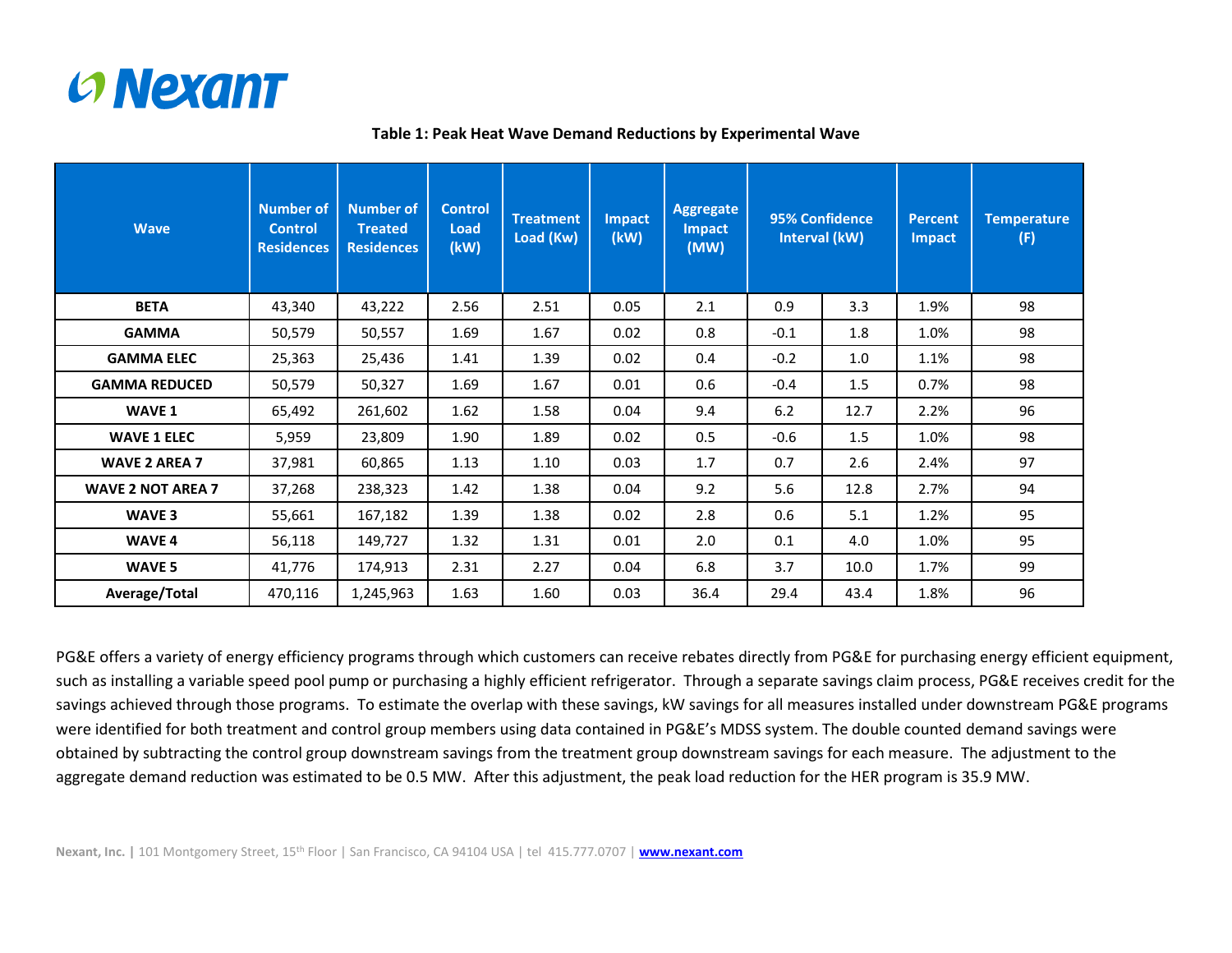

Peak reductions were also estimated for the CAISO and PG&E peak demand hours. The CAISO system peak occurred on September 10<sup>th</sup> from 4 PM to 5 PM. The impact of HERs during this hour was 31.8 MW, shown in Table 2.

| <b>Wave</b>              | <b>Number of</b><br><b>Control</b><br><b>Residences</b> | <b>Number of</b><br><b>Treated</b><br><b>Residences</b> | <b>Control</b><br><b>Load</b><br>(kW) | <b>Treatment</b><br>Load (Kw) | <b>Impact</b><br>(kW) | Aggregate<br><b>Impact</b><br>(MW) | 95% Confidence<br><b>Interval</b> |      | <b>Percent</b><br><b>Impact</b> | <b>Temperature</b><br>(F) |
|--------------------------|---------------------------------------------------------|---------------------------------------------------------|---------------------------------------|-------------------------------|-----------------------|------------------------------------|-----------------------------------|------|---------------------------------|---------------------------|
| <b>BETA</b>              | 43,325                                                  | 43,207                                                  | 3.05                                  | 3.01                          | 0.04                  | 1.9                                | 0.4<br>3.3                        |      | 1.4%                            | 97                        |
| <b>GAMMA</b>             | 50,553                                                  | 50,532                                                  | 2.10                                  | 2.09                          | 0.01                  | 0.7                                | $-0.5$                            | 2.0  | 0.7%                            | 98                        |
| <b>GAMMA ELEC</b>        | 25,349                                                  | 25,411                                                  | 1.70                                  | 1.69                          | 0.01                  | 0.2                                | $-0.6$                            | 1.0  | 0.4%                            | 98                        |
| <b>GAMMA REDUCED</b>     | 50,553                                                  | 50,301                                                  | 2.10                                  | 2.10                          | 0.01                  | 0.3                                | $-1.0$                            | 1.5  | 0.2%                            | 98                        |
| WAVE 1                   | 65,468                                                  | 261,486                                                 | 2.00                                  | 1.96                          | 0.04                  | 9.3                                | 5.0                               | 13.5 | 1.8%                            | 96                        |
| <b>WAVE 1 ELEC</b>       | 5,957                                                   | 23,789                                                  | 2.28                                  | 2.29                          | $-0.01$               | $-0.2$                             | $-1.5$                            | 1.1  | $-0.3%$                         | 98                        |
| <b>WAVE 2 AREA 7</b>     | 37,966                                                  | 60,838                                                  | 1.28                                  | 1.25                          | 0.02                  | 1.4                                | 0.2                               | 2.6  | 1.8%                            | 95                        |
| <b>WAVE 2 NOT AREA 7</b> | 37,256                                                  | 238,234                                                 | 1.73                                  | 1.69                          | 0.03                  | 7.7                                | 3.0                               | 12.4 | 1.9%                            | 92                        |
| WAVE 3                   | 55,622                                                  | 167,073                                                 | 1.69                                  | 1.68                          | 0.01                  | 2.4                                | $-0.5$                            | 5.3  | 0.9%                            | 93                        |
| WAVE 4                   | 56,072                                                  | 149,620                                                 | 1.60                                  | 1.59                          | 0.01                  | 1.7                                | $-0.8$                            | 4.2  | 0.7%                            | 94                        |
| WAVE 5                   | 41,738                                                  | 174,770                                                 | 2.83                                  | 2.80                          | 0.04                  | 6.4                                | 2.3                               | 10.4 | 1.3%                            | 100                       |
| Average/Total            | 469,859                                                 | 1,245,261                                               | 1.98                                  | 1.96                          | 0.03                  | 31.8                               | 22.8                              | 40.7 | 1.3%                            | 95                        |

### **Table 2: CAISO System Peak Demand Reductions by Experimental Wave**

**Nexant, Inc. |** 101 Montgomery Street, 15th Floor | San Francisco, CA 94104 USA | tel 415.777.0707 | **[www.nexant.com](file:///S:/ADMIN/ADMIN%20SUPPORT%20DOCS/Nexant%20Templates%20&%20Forms/Nexant%20Internal%20Templates/www.nexant.com)**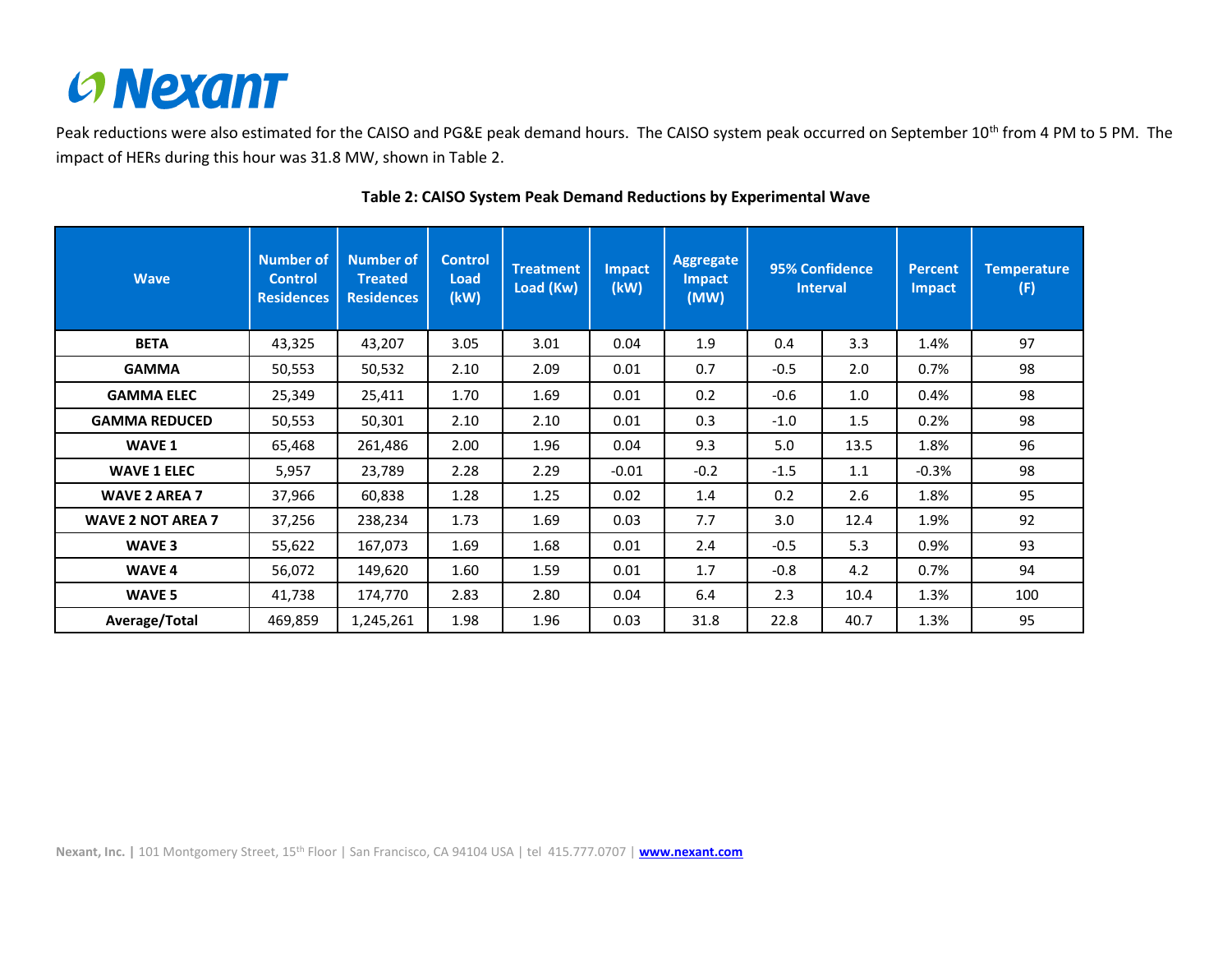

The PG&E system peak occurred on August 17<sup>th</sup> during the hour from 5 PM to 6 PM. Although temperatures were cooler than those during the CAISO peak, HER recipients provided slightly greater savings during the PG&E system peak.

| <b>Wave</b>              | <b>Number of</b><br><b>Control</b><br><b>Residences</b> | <b>Number of</b><br><b>Treated</b><br><b>Residences</b> | <b>Control</b><br><b>Load</b><br>(kW) | <b>Treatment</b><br>Load (Kw) | <b>Impact</b><br>(kW) | Aggregate<br><b>Impact</b><br>(MW) | 95% Confidence<br><b>Interval</b> |      | <b>Percent</b><br><b>Impact</b> | <b>Temperature</b><br>(F) |
|--------------------------|---------------------------------------------------------|---------------------------------------------------------|---------------------------------------|-------------------------------|-----------------------|------------------------------------|-----------------------------------|------|---------------------------------|---------------------------|
| <b>BETA</b>              | 43,527                                                  | 43,391                                                  | 3.17                                  | 3.13                          | 0.04                  | 1.7                                | 0.3                               | 3.2  | 1.3%                            | 92                        |
| <b>GAMMA</b>             | 50,826                                                  | 50,784                                                  | 2.40                                  | 2.38                          | 0.02                  | 1.3                                | $-0.1$                            | 2.6  | 1.0%                            | 97                        |
| <b>GAMMA ELEC</b>        | 25,552                                                  | 25,647                                                  | 2.02                                  | 1.99                          | 0.03                  | 0.7                                | $-0.2$                            | 1.6  | 1.4%                            | 97                        |
| <b>GAMMA REDUCED</b>     | 50,826                                                  | 50,575                                                  | 2.40                                  | 2.40                          | 0.01                  | 0.4                                | $-0.9$                            | 1.7  | 0.3%                            | 97                        |
| WAVE 1                   | 65,814                                                  | 262,803                                                 | 2.21                                  | 2.17                          | 0.04                  | 10.7                               | 6.3                               | 15.2 | 1.8%                            | 92                        |
| <b>WAVE 1 ELEC</b>       | 5,984                                                   | 23,953                                                  | 2.66                                  | 2.66                          | 0.01                  | 0.1                                | $-1.3$                            | 1.6  | 0.2%                            | 98                        |
| <b>WAVE 2 AREA 7</b>     | 38,153                                                  | 61,166                                                  | 1.33                                  | 1.30                          | 0.03                  | 1.8                                | 0.7                               | 3.0  | 2.2%                            | 86                        |
| <b>WAVE 2 NOT AREA 7</b> | 37,458                                                  | 239,401                                                 | 1.90                                  | 1.87                          | 0.03                  | 8.3                                | 3.4                               | 13.3 | 1.8%                            | 87                        |
| WAVE 3                   | 56,041                                                  | 168,249                                                 | 1.88                                  | 1.85                          | 0.03                  | 4.9                                | 1.9                               | 8.0  | 1.6%                            | 88                        |
| <b>WAVE 4</b>            | 56,706                                                  | 151,262                                                 | 1.76                                  | 1.75                          | 0.01                  | 1.3                                | $-1.4$                            | 3.9  | 0.5%                            | 89                        |
| WAVE 5                   | 42,171                                                  | 176,544                                                 | 3.11                                  | 3.08                          | 0.03                  | 4.5                                | 0.3                               | 8.7  | 0.8%                            | 97                        |
| Average/Total            | 473,058                                                 | 1,253,775                                               | 2.19                                  | 2.16                          | 0.03                  | 35.9                               | 26.8                              | 44.9 | 1.3%                            | 91                        |

## **Table 3: PG&E System Peak Demand Reductions by Experimental Wave**

**Nexant, Inc. |** 101 Montgomery Street, 15th Floor | San Francisco, CA 94104 USA | tel 415.777.0707 | **[www.nexant.com](file:///S:/ADMIN/ADMIN%20SUPPORT%20DOCS/Nexant%20Templates%20&%20Forms/Nexant%20Internal%20Templates/www.nexant.com)**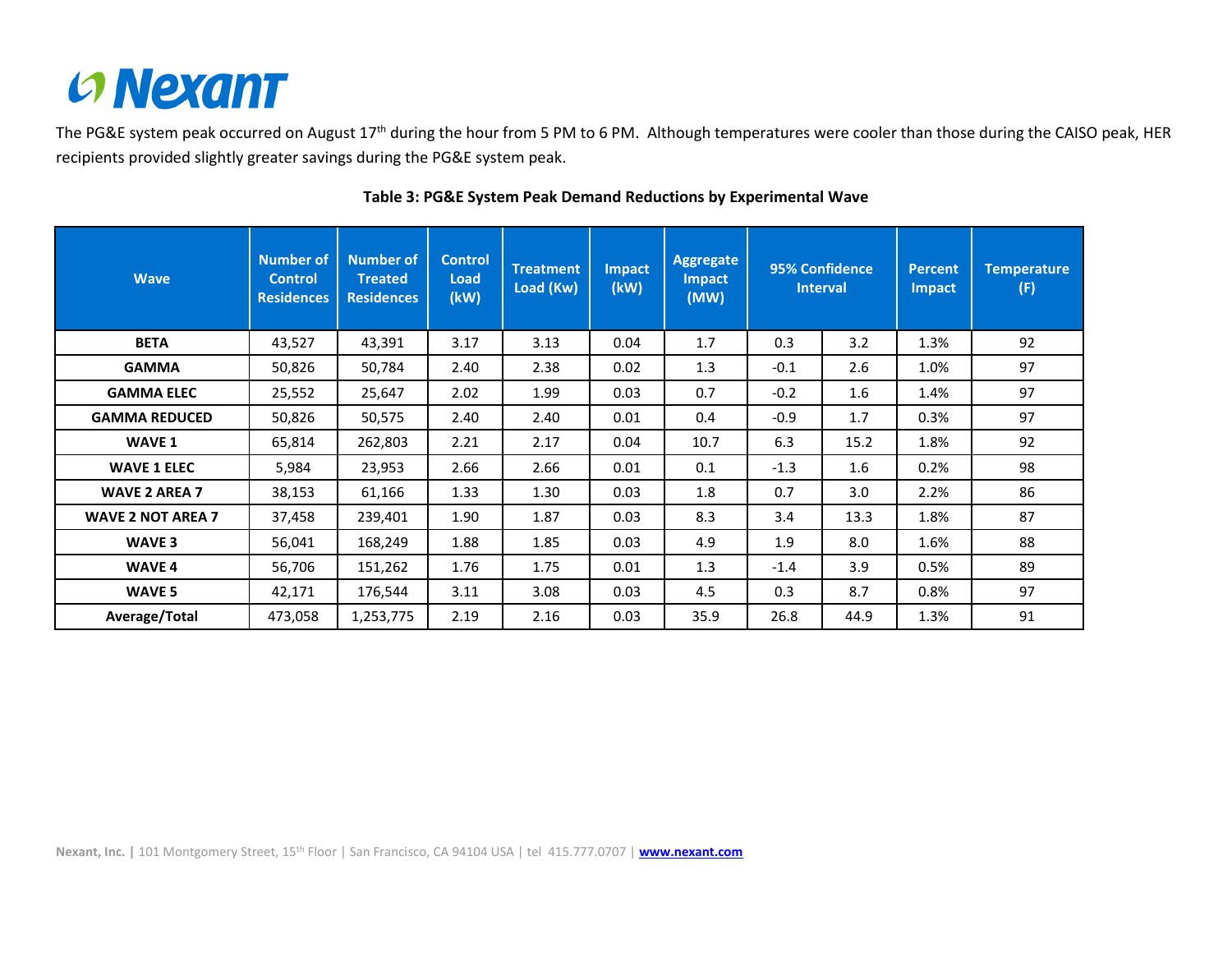

**4.** *Pre-existing differences between treatment and control.* To account for any pre-existing differences in peak demand between treatment and control customers prior to their selection for participation in the Home Energy Reports experiments, each wave was examined separately. Using the DEER definition of the annual peak period and data from PG&E's weather stations, peak periods were chosen by Nexant for 2011 through 2015 (as defined in [http://www.cpuc.ca.gov/uploadedFiles/CPUC\\_Public\\_Website/Content/Utilities\\_and\\_Industries/Energy\\_-](http://www.cpuc.ca.gov/uploadedFiles/CPUC_Public_Website/Content/Utilities_and_Industries/Energy_-_Electricity_and_Natural_Gas/EEPolicyManualV5forPDF.pdf) LElectricity\_and\_Natural\_Gas/EEPolicyManualV5forPDF.pdf ). The peak heat wave for the PG&E territory was chosen to be the peak period of interest. For each experimental wave, the difference between treatment and control peak demand was estimated for the summer immediately prior to the onset of treatment and for the summer immediately after the onset of treatment. The pre- and post-treatment differences are presented in Table 4. The pre-treatment difference is less than .02 kW for each experimental wave.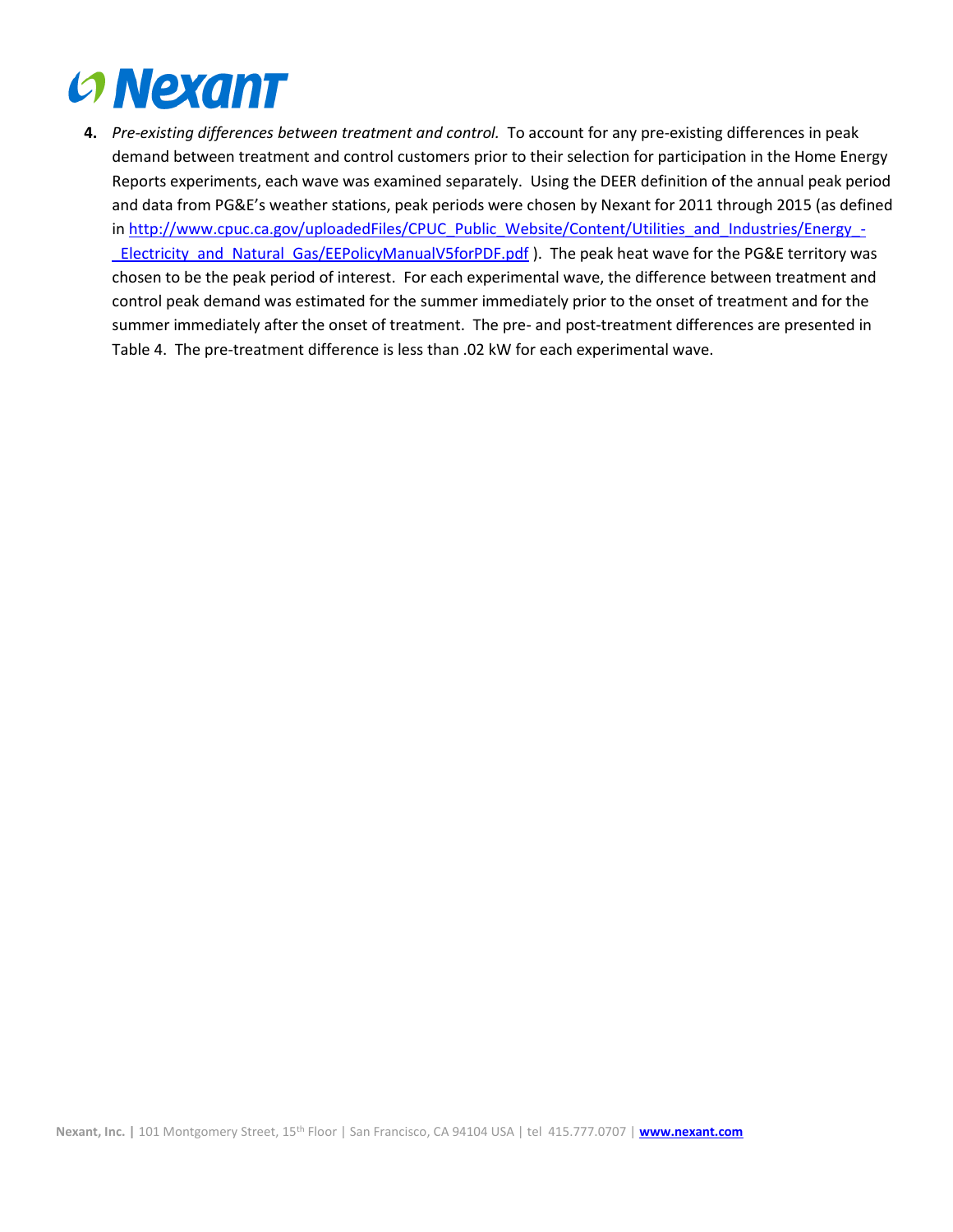

## **Table 4: Differences between Treatment and Control Peak Demand**

### **During Pre Treatment and Post Treatment Periods**

| <b>Experimental Wave</b>          | <b>Treatment</b><br><b>Period</b> | <b>Heatwave</b><br><b>Start</b> | <b>Heatwave</b><br><b>End</b> | <b>Control</b><br><b>Customers</b> | <b>Treatment</b><br><b>Customers</b> | <b>Average</b><br><b>Control</b><br><b>Customer</b><br><b>Demand</b><br>2-5 PM<br>(kw) | <b>Average</b><br><b>Treatment</b><br><b>Customer</b><br><b>Demand 2-</b><br><b>5 PM (kW)</b> | <b>Difference</b><br>(kw) | 95% Confidence<br><b>Interval</b> |         |
|-----------------------------------|-----------------------------------|---------------------------------|-------------------------------|------------------------------------|--------------------------------------|----------------------------------------------------------------------------------------|-----------------------------------------------------------------------------------------------|---------------------------|-----------------------------------|---------|
|                                   | Pre Treatment                     | 20-Jun-11                       | 22-Jun-11                     | 46,639                             | 46,511                               | 2.80                                                                                   | 2.80                                                                                          | 0.00                      | $-0.02$                           | 0.01    |
| Beta - Aug. 2011                  | <b>Post Treatment</b>             | 8-Aug-12                        | 10-Aug-12                     | 44,755                             | 44,885                               | 2.44                                                                                   | 2.38                                                                                          | 0.06                      | 0.05                              | 0.08    |
|                                   | Pre Treatment                     | 20-Jun-11                       | 22-Jun-11                     | 87,424                             | 87,453                               | 1.82                                                                                   | 1.83                                                                                          | 0.00                      | $-0.01$                           | 0.01    |
| Gamma Standard - Nov. 2011        | <b>Post Treatment</b>             | 8-Aug-12                        | 10-Aug-12                     | 84,243                             | 84,320                               | 1.91                                                                                   | 1.90                                                                                          | 0.01                      | 0.00                              | 0.02    |
| Gamma Reduced - Nov. 2011         | Pre Treatment                     | 20-Jun-11                       | 22-Jun-11                     | 57,061                             | 57,170                               | 1.98                                                                                   | 1.97                                                                                          | 0.00                      | $-0.01$                           | 0.02    |
|                                   | <b>Post Treatment</b>             | 8-Aug-12                        | 10-Aug-12                     | 54,637                             | 54,724                               | 2.04                                                                                   | 2.02                                                                                          | 0.02                      | 0.01                              | 0.03    |
| Wave One - Feb. 2012              | <b>Pre Treatment</b>              | 20-Jun-11                       | 22-Jun-11                     | 79,940                             | 319,402                              | 1.82                                                                                   | 1.80                                                                                          | 0.01                      | 0.00                              | 0.02    |
|                                   | <b>Post Treatment</b>             | $8-Aug-12$                      | 10-Aug-12                     | 79,737                             | 318,557                              | 1.78                                                                                   | 1.74                                                                                          | 0.04                      | 0.03                              | 0.05    |
| Wave Two - Area 7 - Feb 2013      | Pre Treatment                     | 8-Aug-12                        | 10-Aug-12                     | 43,078                             | 69,069                               | 0.94                                                                                   | 0.94                                                                                          | 0.00                      | $-0.01$                           | 0.00    |
|                                   | <b>Post Treatment</b>             | $1$ -Jul-13                     | $3$ -Jul-13                   | 43,202                             | 69,241                               | 1.18                                                                                   | 1.16                                                                                          | 0.02                      | 0.01                              | 0.03    |
| Wave Two - Not Area 7 - Feb. 2013 | Pre Treatment                     | 8-Aug-12                        | 10-Aug-12                     | 41,121                             | 264,738                              | 1.49                                                                                   | 1.49                                                                                          | 0.00                      | $-0.01$                           | 0.01    |
|                                   | <b>Post Treatment</b>             | $1$ -Jul-13                     | $3$ -Jul-13                   | 41,244                             | 265,751                              | 1.82                                                                                   | 1.80                                                                                          | 0.02                      | 0.01                              | 0.04    |
|                                   | Pre Treatment                     | 8-Aug-12                        | 10-Aug-12                     | 64,599                             | 193,829                              | 1.46                                                                                   | 1.45                                                                                          | 0.00                      | 0.00                              | 0.01    |
| Wave Three - Jul. 2013            | <b>Post Treatment</b>             | $1$ -Jul- $13$                  | $3$ -Jul-13                   | 64,620                             | 193,927                              | 1.78                                                                                   | 1.78                                                                                          | 0.00                      | $-0.01$                           | 0.01    |
| Wave Four - Mar. 2014             | Pre Treatment                     | $1$ -Jul-13                     | 3-Jul-13                      | 73,834                             | 196,922                              | 1.67                                                                                   | 1.67                                                                                          | 0.00                      | $-0.01$                           | 0.01    |
|                                   | <b>Post Treatment</b>             | 23-Jul-14                       | 25-Jul-14                     | 68,467                             | 182,773                              | 1.19                                                                                   | 1.19                                                                                          | 0.01                      | 0.00                              | 0.02    |
| Wave Five - Oct. 2014             | Pre Treatment                     | 23-Jul-14                       | 25-Jul-14                     | 49,737                             | 207,940                              | 2.10                                                                                   | 2.10                                                                                          | 0.01                      | 0.01                              | $-0.01$ |
|                                   | Post Treatment                    | 8-Sep-15                        | 10-Sep-15                     | 41,776                             | 174,913                              | 2.31                                                                                   | 2.27                                                                                          | 0.04                      | 0.02                              | 0.06    |

\* Rounding errors may make these small numbers misleading

**Nexant, Inc. |** 101 Montgomery Street, 15th Floor | San Francisco, CA 94104 USA | tel 415.777.0707 | **[www.nexant.com](file:///S:/ADMIN/ADMIN%20SUPPORT%20DOCS/Nexant%20Templates%20&%20Forms/Nexant%20Internal%20Templates/www.nexant.com)**